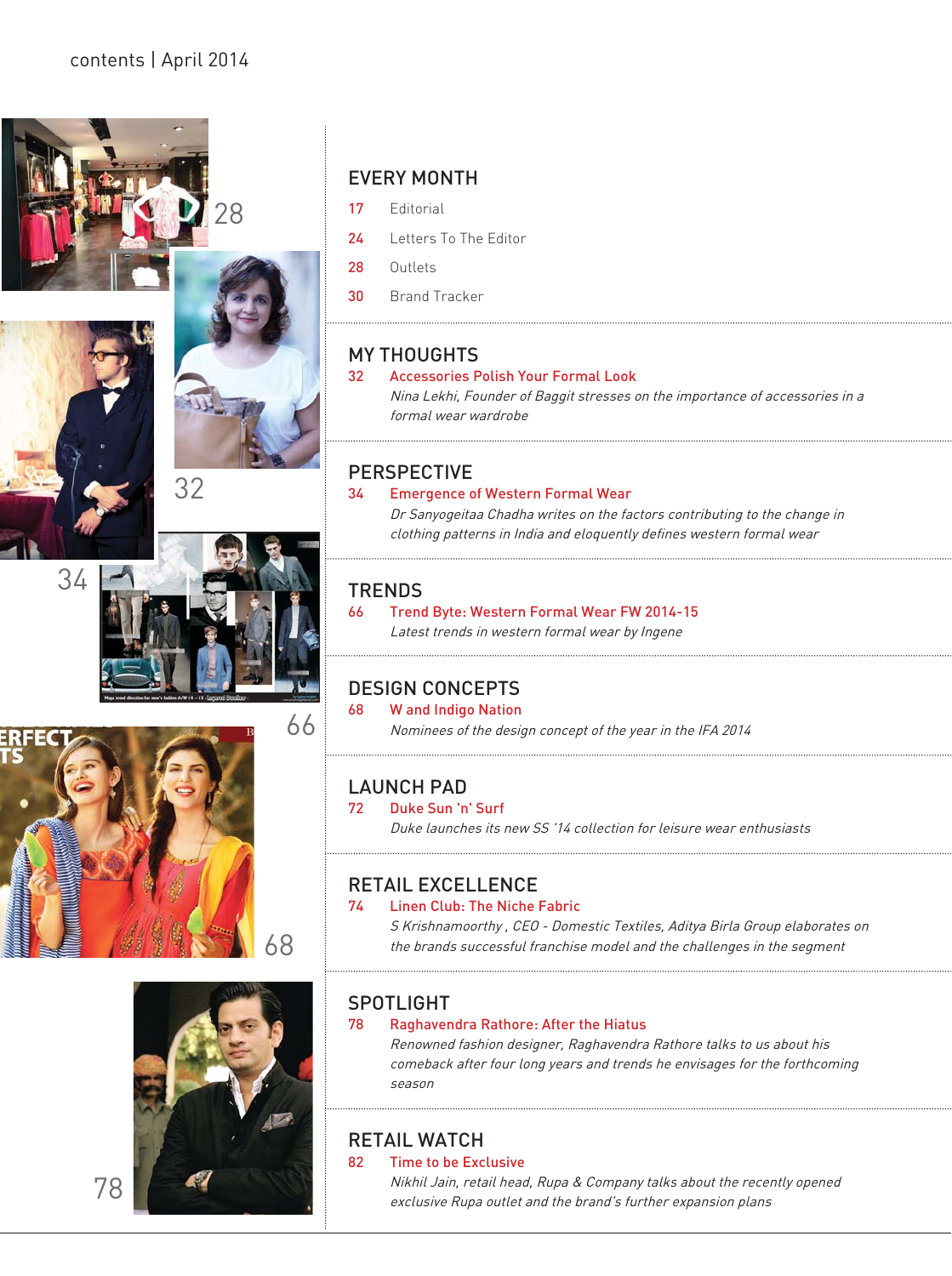#### COVER STORY

#### 40 THE FORMAL WESTERN<br>WEAR MARKET IN INDIA WEAR MARKET IN INDIA

*Amit Gugnani, senior vice president for fashion- textile and apparel and Kanti Prakash Brahma, senior consultant for fashion at Technopak Advisors, highlight the burgeoning market for formal western wear*

#### 48 CREATING WESTERN FORMAL WEAR FOR INDIA

*Images Business of Fashion talks to renowned brands in fashion retail to present industry insights in western formal wear* 





# 86 ENTREPRENEUR<br>86 Ethix Clothing: Al

#### **Ethix Clothing: About Dreams and Ethics**

Under the leadership of Avneesh Mishra and Dharmesh Gathani, the brand is going strong and intends to reach the pinnacle of success in the near future

## TECHNOLOGY<br>88 Fendi Drone

#### Fendi Drones Up Tech-Fashion

A latest innovation by Fendi, ensured that cameras installed on drones captured the Italian luxury fashion show live on its website

#### DESIGNER WEAVES

#### 90 Fashion Trends at Large

Highlights straight from the ramp of Lakme Fashion Week

#### 96 **ILPA: Bag and Baggage**

Highlights of the leather on ramp show in Kolkata

## WEBWATCH

#### Apparel for a Cause

Bharath Madhiraju, founder of Samtana.com talks to Images Business of Fashion about their start up

#### PERSONALITY OF THE MONTH

#### 100 Work Your Heart Out

Vasanth Kumar, executive director, Max discloses his personal and professional side

1በ0